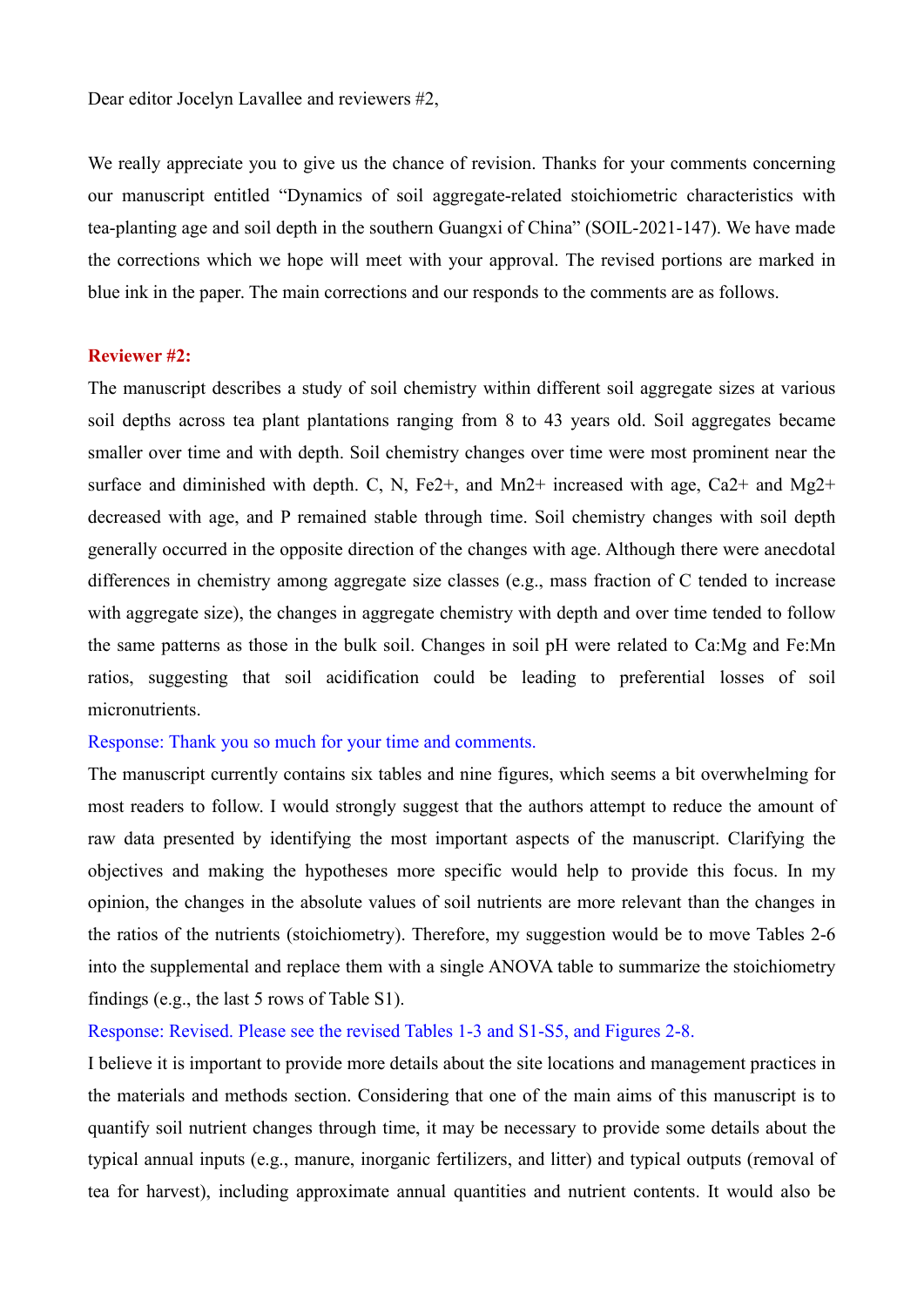helpful to provide more information about the site locations – for example, whether the tea plantations are managed by a single entity or managed independently.

Response: Revised (L 117-131).

The "*Baimao* tea" refers to a major cultivar in such area, and the ages of these tea plantations are distinct. Tea plantations were both experimental trials (Guangxi University) and commercial plantings, and were managed by different owners. In the tea-planting course, tillage method is no tillage and tea-planting density is almost  $6 \times 10^4$  plants ha<sup>-1</sup>. Herbicides were not applied and yellow sticky boards were used to prohibit pests, because the color may attract pests and get them stuck on the boards. In addition, all tea plants were subjected to slight pruning in September each year.

An annual fertilizer regime in tea plantations is shown below. Both 0.65 Mg ha<sup>-1</sup> complex fertilizer (granule, N-P<sub>2</sub>O<sub>5</sub>-K<sub>2</sub>O: 18%-6%-6%) and 12 Mg ha<sup>-1</sup> swine manure (slurry, N-P<sub>2</sub>O<sub>5</sub>-K<sub>2</sub>O: 0.54%-0.48%-0.36%) were applied yearly in mid-November as the basal fertilizer at the surrounding region vertically below tree crown. Subsequently, the top-dressing, applied to the site treated with replenished basal fertilizer, was replenished 3 times per year. Both 1.2 Mg ha<sup>-1</sup> complex fertilizer and 0.5 Mg ha<sup>-1</sup> urea were applied onto soil surface in mid-March, while 0.65 Mg ha<sup>-1</sup> complex fertilizer and 0.3 Mg ha<sup>-1</sup> urea were applied in late-June and in early-September.

The authors may want to consider bringing the Figure S1 map into the main text to help with this, as the map shows that the sites are randomly located in space, which helps to mitigate the concern of pseudoreplication.

Response: Revised. Please see the revised Figure 1.

The statistical analyses may require some additional considerations to be sufficiently robust. First, the current two-way ANOVA tests the effects of soil depth and time on the variables (i.e., nutrient concentrations or ratios) within each aggregate size class (e.g.,  $> 2$  mm). However, the authors draw many comparisons about differences in those variables among the aggregate size classes (e.g., L221-223), but these differences were not tested statistically. Therefore, my suggestion is to add aggregate size class as an explanatory variable in the ANOVA. Second, for each statistical test, comparisons are being made between all soil depths (4) and times (4), for a total of 16 comparisons. However, according to the statistical methods description, no adjustment is currently being made to compensate for these multiple post-hoc comparisons, and therefore the reported p-values are likely too small. To address this, I suggest using an accepted post-hoc adjustment for multiple comparisons such as Tukey's HSD test. Since this will likely change the significance of some effects, the results and discussion may need to be revised accordingly.

Response: Revised (L 206-211). In this study, SPSS 22.0 was used for statistic analysis. Means were tested by the Tukey's HSD and significance was used at  $P < 0.05$ . Two-way analysis of variance (ANOVA) was taken for exploring the effects of soil depth, tea plantation age, and their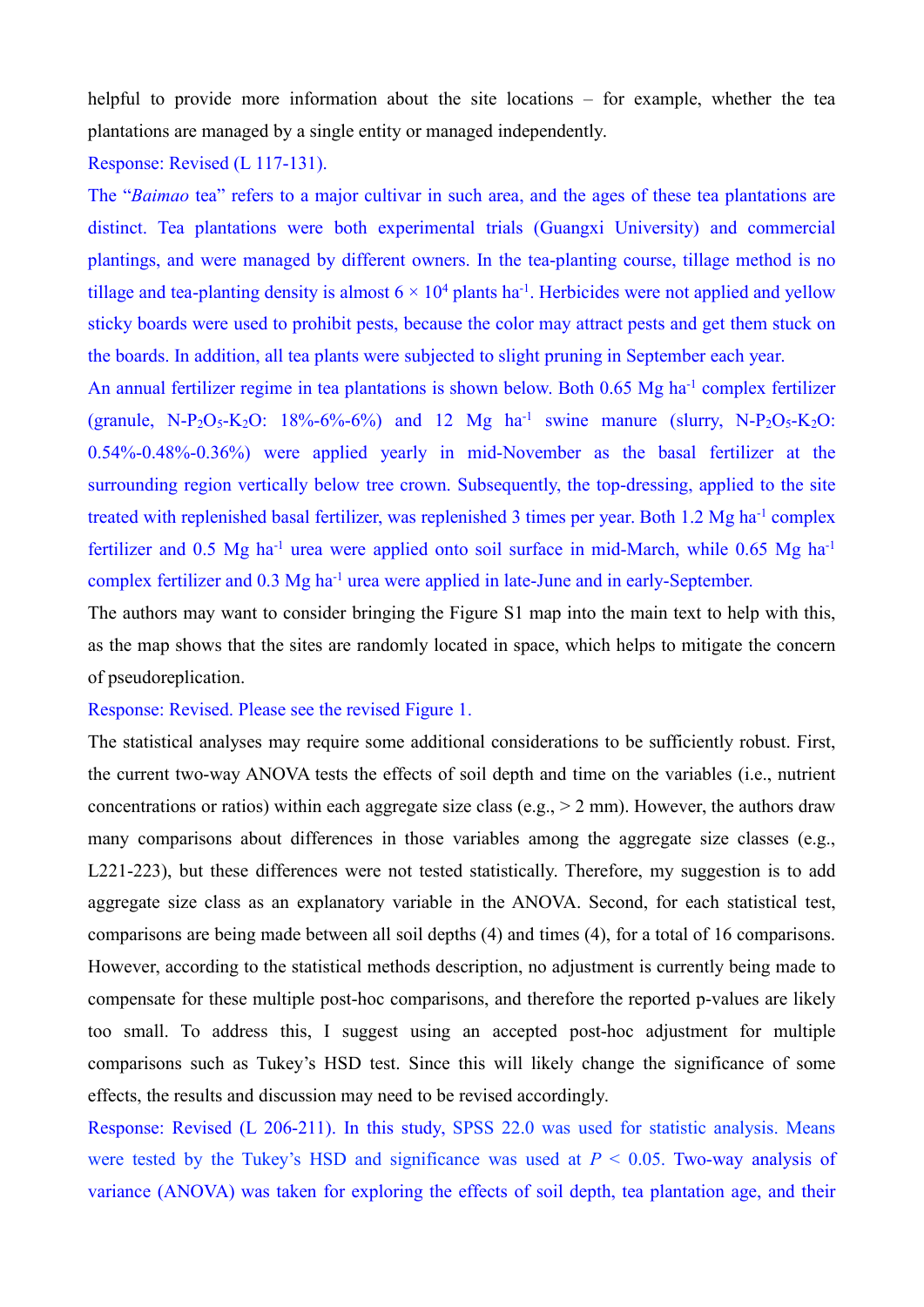interactions on the physico-chemical properties of bulk soil. Three-way ANOVA was taken for exploring the effects of soil depth, tea plantation age, aggregate size, and their interactions on the physico-chemical properties of soil aggregates. Moreover, please see the revised Tables (1-3 and S1-S5) and Figures (2-8).

The manuscript requires revisions for grammar.

L1, elsewhere: Suggest changing "stoichiometric characteristics" to "nutrient stoichiometry."

Response: Revised (L 1 and elsewhere).

L1, elsewhere: Suggest changing "tea-planting age" to "tea plantation age."

Response: Revised (L 1 and elsewhere).

L9, elsewhere: "sort of effective way" could be "a tool."

Response: Revised (L 9 and elsewhere).

L14, elsewhere: "at the aggregate scales" could be "within aggregates."

Response: Revised (L 13 and elsewhere).

L22-24: Leaching was not measured in this study, so it seems overreaching to include this in the abstract.

Response: We deleted this inaccurate sentence.

L24-27: The comparison of C and N to other tea plantations is somewhat arbitrary, as soil types may be drastically different among the plantations. I suggest removing these sentences.

Response: We deleted this inaccurate sentence.

L30-32: What is the cause of soil acidification, and how could it be mitigated?

Response: The causes of soil acidification in tea plantation ecosystems were as follows. 1) The losses of soil Ca<sup>2+</sup> and Mg<sup>2+</sup>, especially the Ca<sup>2+</sup>, could lead to the soil acidification. 2) Tea, as an Al cumulating crop, is able to cumulate Al in leaves. Soil acidification in the tea-planting course was due to the substantial tea litterfall into the soil annually via trimmed branches and leaves. 3) The rhizosphere deposition of massive organic acids (i.e., malate, lemon acid, and oxalate acid) around the tea roots could provoke localized acidification. 4) For increasing the output of tea, tea plantations needed to apply N fertilizers (i.e., urea and NH<sub>4</sub>+-N), thus leading to soil acidification by the NH<sub>4</sub><sup>+</sup> nitration. In general, reducing the loss of soil  $Ca^{2+}$  and increasing the application of organic fertilizer could alleviate soil acidification in tea plantations.

L30-32: Since Mn2+ toxicity was not measured in the study, it does not need to be mentioned in the abstract.

Response: We deleted this inaccurate sentence.

L34: This only provided information about the tea-plantation agroecosystem, not "global terrestrial ecosystems."

Response: Revised (L 28-29).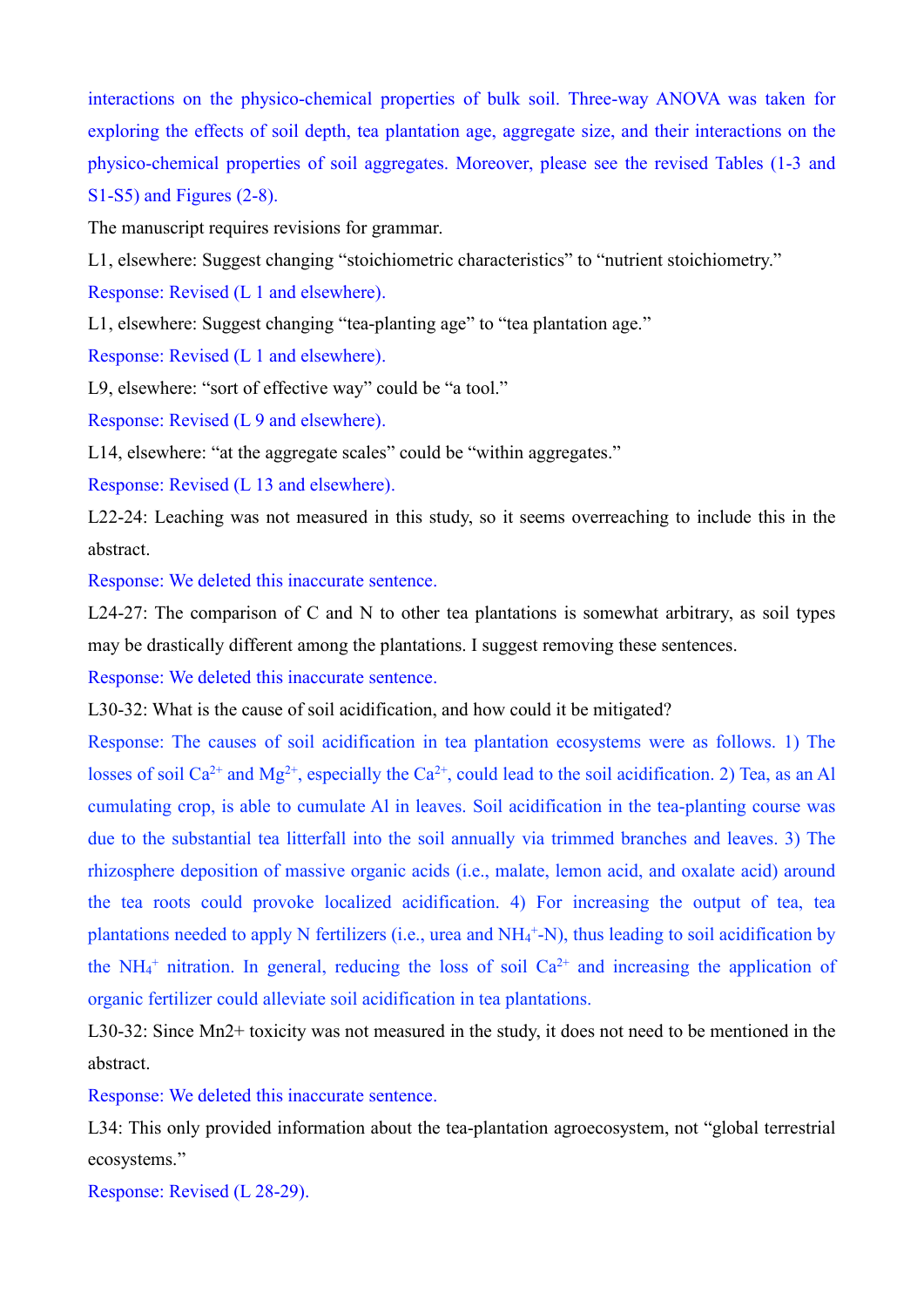L56: The term "lower ratio" is ambiguous. Please indicate what is considered high vs. low. Response: We deleted this inaccurate sentence.

L66-68: Did this study measure total C or organic C? If there were carbonates present at depth, then the total C:N ratio would be much different than the OC:N ratio.

Response: In this study, we measured soil organic C and soil inorganic C was not measured. Because the inorganic C content in most soils is very low, and the turnover period is relatively long. It is mainly a chemical process, which has little relationship with soil fertility, and is often ignored by soil researchers. Moreover, in this study region, the exposed soil horizon occurs early in the Mesozoic, which gradually formed the Ultisols agrotype, and we have not found the carbonates in the deep soil layer.

L85-99: This paragraph seems like it might be more informative at the beginning of the introduction.

Response: Revised (L 34-48).

L107: "assumed" could be "hypothesized."

Response: Revised (L 105).

L129-133: Most readers will be familiar with space-for-time substitution, so it is probably not necessary to describe the concept in great detail here.

Response: We deleted this redundant sentence.

L139-140: "Each of the four tea plantation age groups was replicated in five locations for a total of 20 experimental units"

Response: Revised (L 144-145).

L142: "space self-correlation" could be "spatial autocorrelation."

Response: Revised (L 146).

L146-148: Strictly speaking, this description indicates that the study measured surface litter (a stock), rather than litterfall (a rate). Measuring litterfall would require keeping the newly falling litter separate from the existing surface litter (e.g., litterfall traps) and measuring over a certain period of time (e.g., 1 year).

Response: Revised (L 150).

L152: What was the surface area of each soil sample?

Response: Revised (L 160).

L156, elsewhere: "subjected to filtration" could be "sieved."

Response: Revised (L 162 and elsewhere).

L158-159: Please define all symbols and abbreviations (V and Ø).

Response: Revised (L 165).

L165: Should "vertical" be "horizontal?"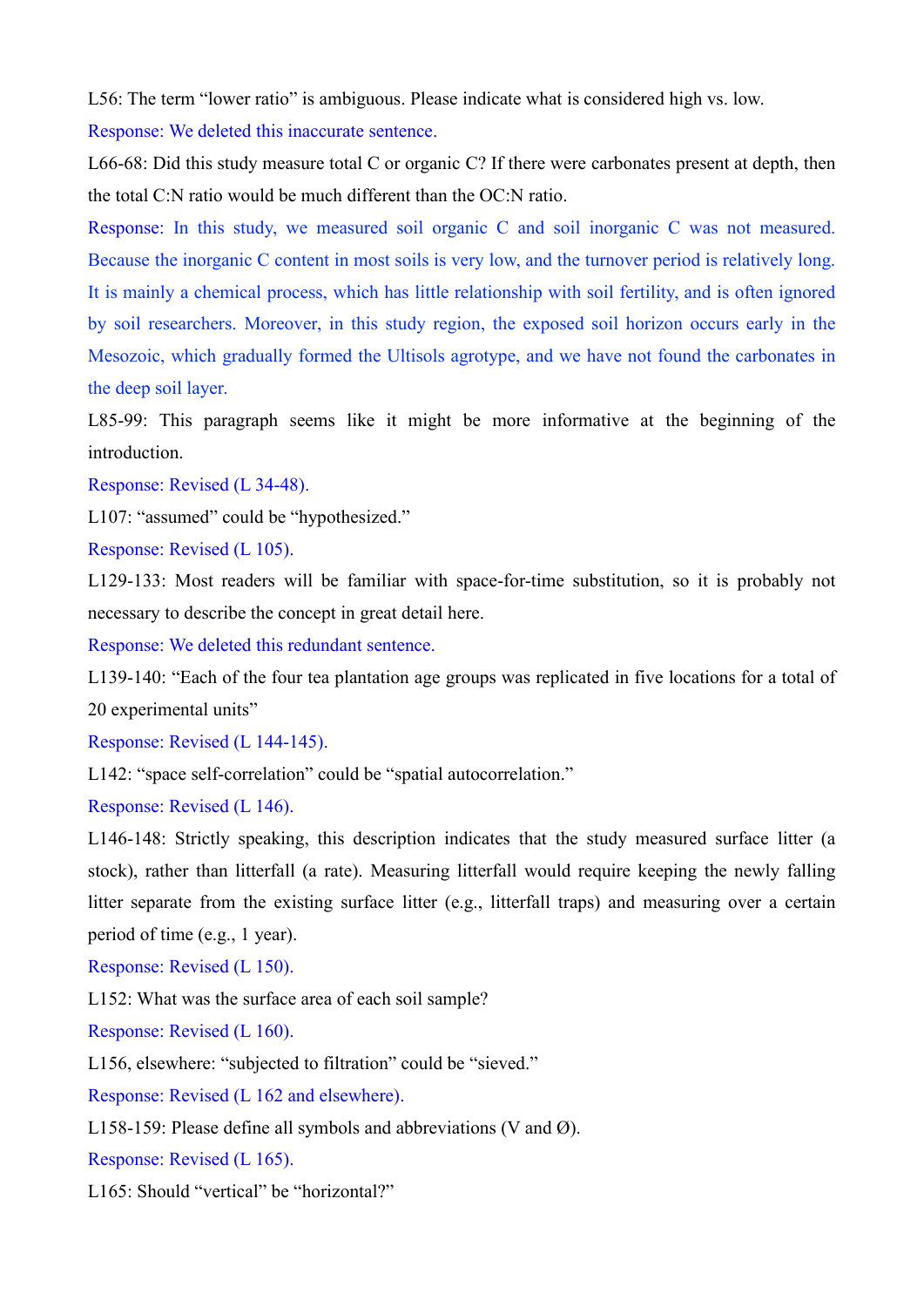Response: The composite soil specimens were soaked by the aqua destillata for 15 min, and afterwards were oscillated in the VERTICAL direction for 15 min at the 1 s<sup>-1</sup> oscillating rate and 5 cm amplitude.

L179, elsewhere: "abstracted" could be "determined."

Response: Revised (L 186 and elsewhere).

L190: Are the "parallel specimens" check standards?

Response: Revised (L 196-198). In this study, 5 standard specimens (GBW-07401), 5 blank specimens, and 80 parallel specimens (accounted for 20% of the total soil specimens) were used to control quality, and the error between parallel specimen and experimental specimen was controlled in  $5\%$ .

193-197: Please clarify how the mean weight diameter of aggregates is being used to infer aggregate stability.<br>Response: Revised (L 201). The mean weight diameter (MWD, mm) was utilized to indicate the

stability of soil aggregates. To be specific, if the MWD value is higher, the aggregate stability is stronger.

L202: Please state the alpha value (e.g.,  $p = 0.05$ ) used to determine significance.

Response: Revised (L 206-207).

L205-265: P-values should be stated throughout the results section. Any significant interactions should also be noted.

Response: Revised (L 214-278).

L207, elsewhere: "remarkable" or "remarkably" could be "significant" or "significantly" if the implication is that they are statistically significant.<br>Response: Revised (L 216 and elsewhere).

L224, L249: It is not clear which metric these values were "elevated" above.

Response: Revised (L 232-234 and 257-262).

L231, elsewhere: Differences in nutrient concentrations and ratios among aggregate sizes classes were not statistically tested. Please include statistical tests.

Response: Revised. Please see the revised Tables S1-S5 and Figures 2-8.

L233: It is not clear which source of variation is being discussed with the statement "did not show remarkable variation." For example, does this mean variation by age, by depth, or by aggregate size?

Response: Revised (L 246-247).

L243-244: "mainly distributed" could be "more concentrated."

Response: Revised (L 255-256).

L256-257: "ratios were evenly distributed in" could be "did not vary among."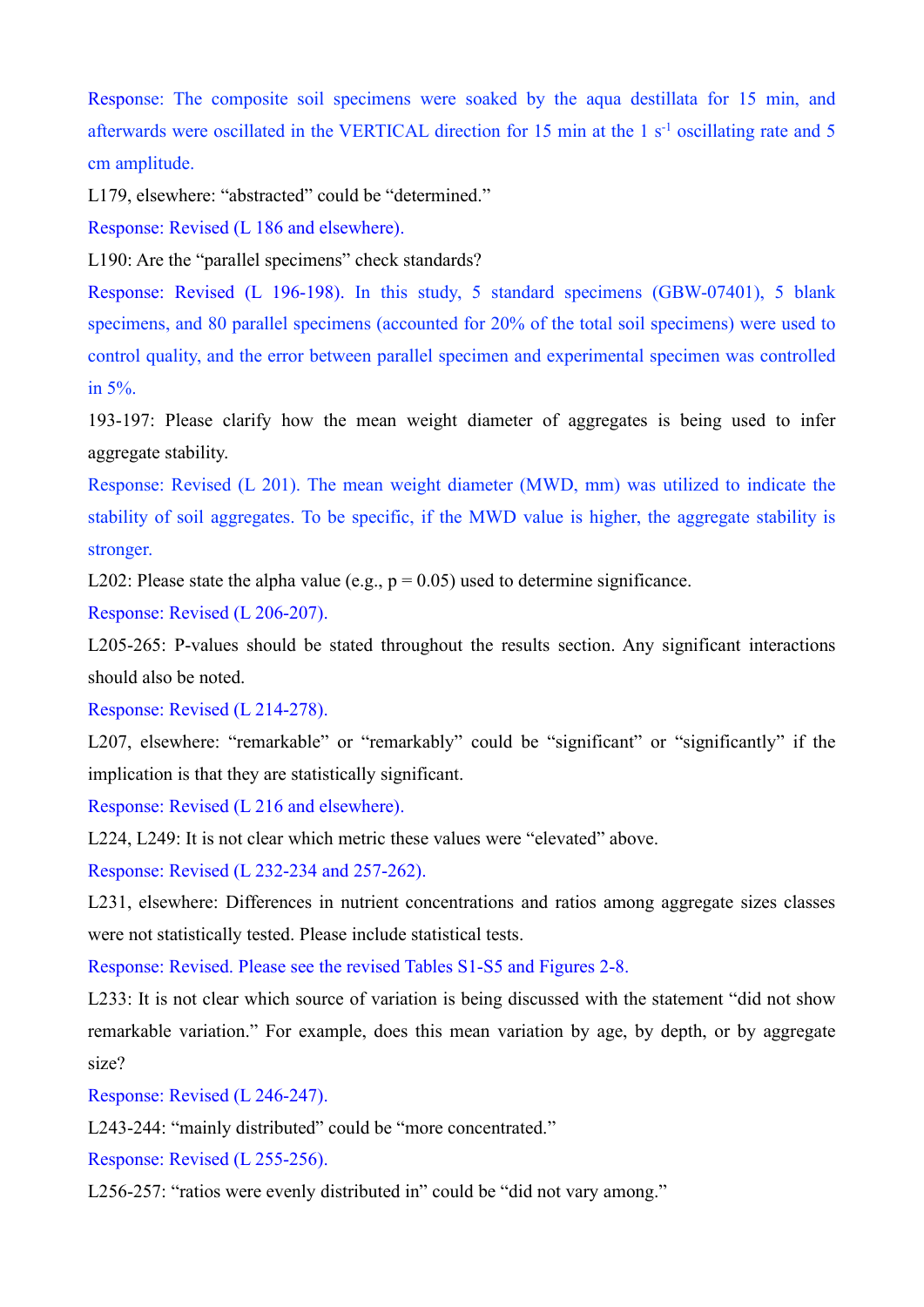## Response: Revised (L 270).

L262-265: Should Figure 9 be described here?

Response: We have moved this figure into the supplement.

L270-273: What are the potential explanations for higher coarse macroaggregates in the 17-year plantations compared to the other ages? Are the younger plantations managed differently than the older plantations in way that would lead to this outcome? Or was there something specific about that age-group that made them different than the others (e.g., more manure was applied for several years prior to this study)?

Response: Revised (L 286-298). According to the hierarchical concept of soil aggregates, the quality of plant litter returning to the soil determines the distribution of decomposition products of litter in different sizes of aggregates, which ultimately impacts the aggregate composition. In the early (8-17 years) period of tea planting, tea litter displayed greater availability (as indicated by the lower litter C/N ratio), revealing that the decomposition products of litter were easily combined into the coarse macroaggregates, hence fostering the formation of coarse macroaggregates. Reversely, in the middle (17-25 years) and late (25-43 years) periods of tea planting, tea plants naturally encountered aging processes and litter was progressively subjected to humification, which induced the decomposition of coarse macroaggregates into microaggregates. Moreover, the reduced litter amount and covering area after 17 years of tea planting enhanced the rainfall eluviation and artificial interferences (i.e., pruning of tea plants and application of fertilizers), which also caused the destruction of coarse macroaggregates.

L318, elsewhere: "organic matters/OMs" could be "organic matter/OM."

Response: Revised (L 330 and elsewhere).

L322: Please clarify what is meant by "propelled the causal links."

Response: Revised (L 333-334).

L341-346: Changes in soil texture are longer-term processes that would not be expected to change over this time period.

Response: Yes. This study revealed that significant increases in the OC and TN contents were accompanied by no significant variation in the clay content during the process of tea growth, because soil OC and TN contents primarily depend on fertilization, tillage, root exudates, and litter remains, but soil clay content is mainly controlled by its parent material.

L485-503: The conclusions section is nearly identical to the abstract. I would suggest revising the abstract to include a broader opening to provide context for the study (i.e., land use change and tea plantations) and reducing the scope of results given in the abstract.

Response: Revised (L 8-29).

All figure and table captions: Please specify whether the comparisons among different tea